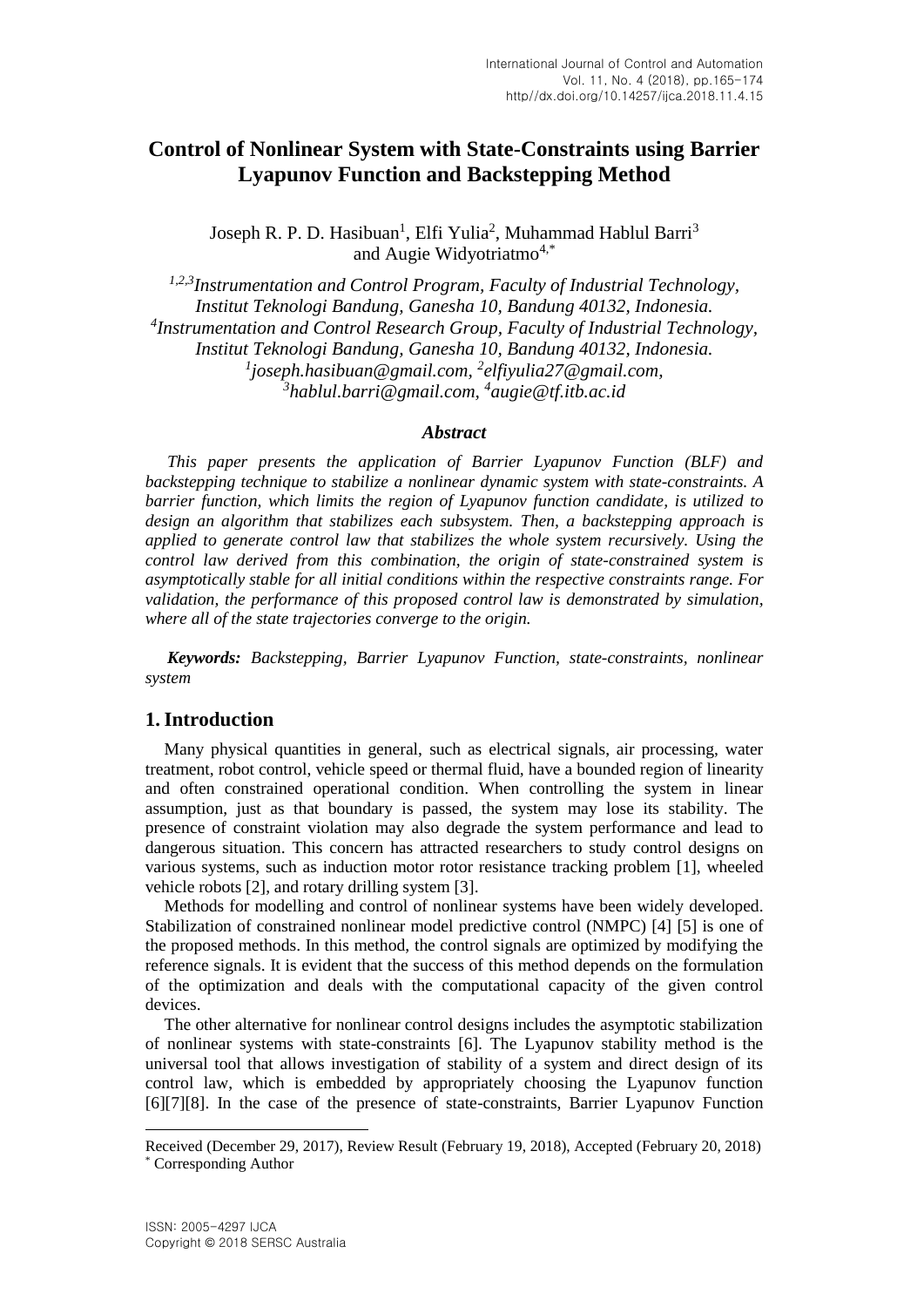(BLF) for output tracking is mostly used to stabilize such system as addressed in [8]. The performance of controller designed using BLF has been compared with the Nonlinear Model Predictive Control (NMPC) in [6]. The BLF performed better than the NMPC in computing time and in the aspects of convergence of the states to zero.

Several papers have shown that the control derived using barrier function as a Lyapunov candidate can asymptotically stabilize the nonlinear system with stateconstraints [6] [8]. However, the BLF approach only stabilizes each subsystem in openloop, but not the entirety of the system. The corresponding control signals are also usually the integrator of the barrier-function-based control. Other method for the purpose of such recursive control includes backstepping strategy accompanied by proper signal control reinforcement, which is applied to guarantee small overshoots occurred at the system response [9]. Freeman and Kokotovic in [10] proposed a backstepping method, in which the controller is designed from the known-stable subsystems to stabilize the whole system.

In this paper, we show the design of state-constrained asymptotic stability of nonlinear system using BLF combined with backstepping method. First, the state-constrained nonlinear subsystem is stabilized using the algorithm derived by barrier function as a Lyapunov function candidate. Then, the backstepping method is utilized to obtain the applied control law in stabilizing the whole system.

This paper consists of four sections. The first section is the introduction, which briefly describes the background, objectives and contributions presented from the issues raised. Section 2 presents the problem formulations, which include the nonlinear system under consideration, the properties of barrier function as Lyapunov candidate, the design of subsystem stabilization using BLF, and the application of backstepping method to obtain the control algorithm. Section 3 consists of a simulation of proposed problem showing that the proposed method is applicable. Finally, Section 4 concludes all the results of the proposed method.

## **2. Problem Formulation**

In this section, the asymptotic stabilization of a third-order system is discussed. However, the number of states is not limited to be expanded. Let  $x = [x_1(t), x_2(t), x_3(t)]^T \in \mathbb{R}^3$  be the vector of state,  $\bar{x}_1$  and  $\bar{x}_2$  be the constraints of  $x_1$  and  $x_2$ , respectively, where  $|x_1| < \bar{x}_1$  and  $|x_2| < \bar{x}_2$ , and  $u \in \mathbb{R}$  is the control input. The function  $f(x(t))$ :  $D \to R^2$  and  $g(x(t))$ :  $D \to R^2$  are smooth mapping in the domain  $D \subset R^2$ , where  $f(x=0) = 0$ . The following nonlinear system with stateconstraints is considered:

$$
\dot{x}_1 = f(x_1, x_2)x_2
$$
  
\n
$$
\dot{x}_2 = g(x_1, x_2)x_3
$$
  
\n
$$
\dot{x}_3 = u.
$$
\n(2.1)

The system (2.1) represents an open-loop primary systems  $x_1$  and  $x_2$ , which are nonlinear and constrained, while its control input  $u$  is introduced through system  $x_3$ to stabilize the primary system.

**Assumption 1**:  $g^{-1}(x_1, x_2)$  exists for all *x*.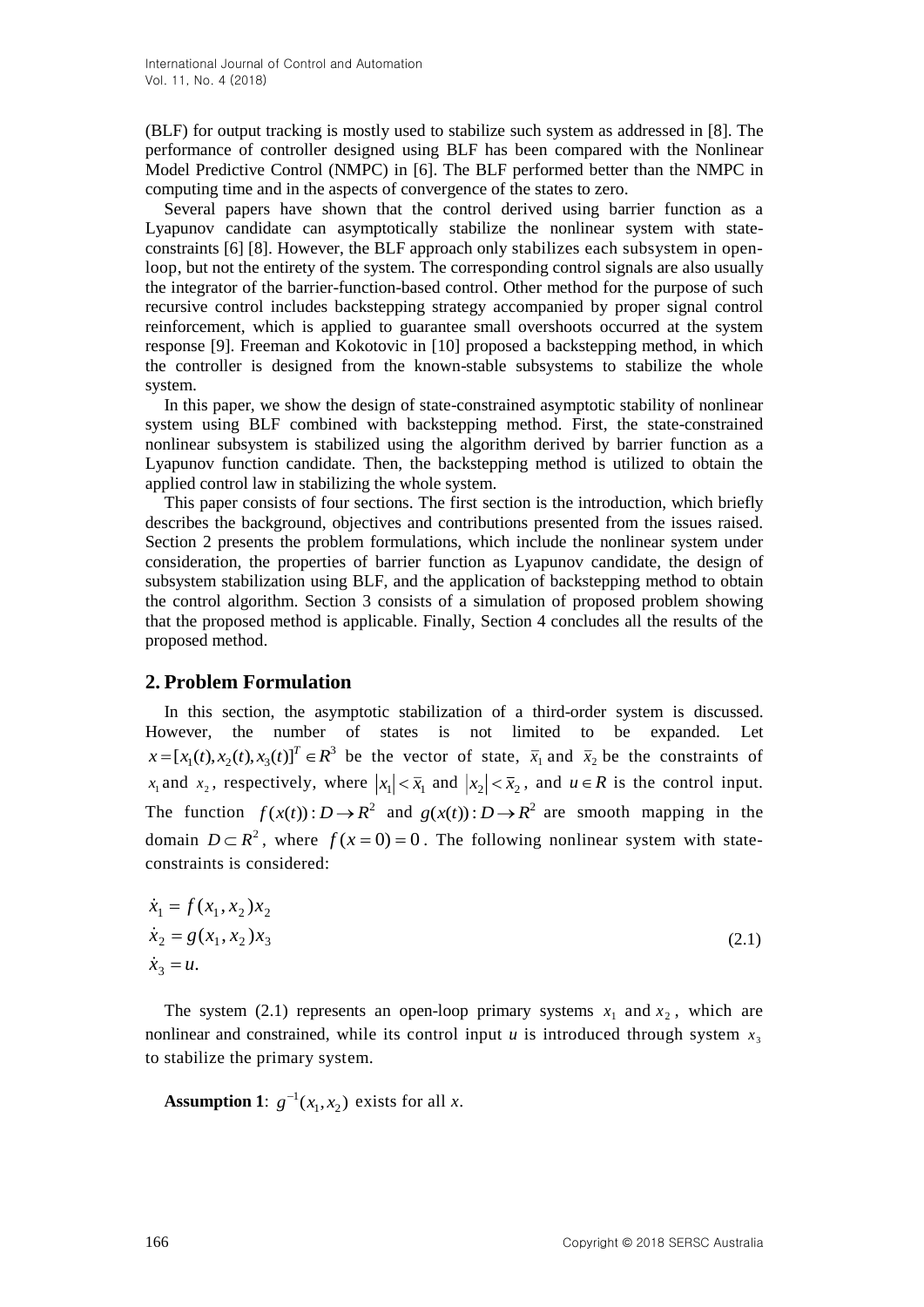The control objective is to achieve asymptotic stability of the system states at the origin from the initial value  $x_1(0) \in \Omega_1 = \{x_1(t) \in R : |x_1| < \overline{x}_1\}$  and  $x_2(0) \in \Omega_2 =$  ${x_2(t) \in R : |x_2| < \bar{x}_2}$ , while keeping  $x_1(t) \in \Omega_1$  and  $x_2(t) \in \Omega_2$  for all time. In order to stabilize the system and prevent all state of *x* from moving out of their constraints, the barrier function as a Lyapunov function candidate,  $V_b$ , is implemented for the individual states  $V_{b,i}(x_i(t))$ :  $(-\bar{x}_i, \bar{x}_i) \rightarrow R^+$ ,  $i = 1, ..., n$ , which is defined as

$$
V_{b,i}(x_i(t)) = \frac{1}{2} \ln \frac{\overline{x}_i^2}{\overline{x}_i^2 - x_i^2},
$$
\n(2.2)

where  $V_{b,i}(x_i(t))$  is continuous on  $(-\bar{x}_i, \bar{x}_i)$ , positive definite, and  $V_{b,i}(x_i(t)) \to \infty$  as  $x_i(t) \to \pm \bar{x}_i$ . The following Lemma shows the barrier function used in this formulation.

**Lemma** [6]. Let  $y_i(t) \in R$ ,  $i = 1, \dots, n$ . For some constants  $\bar{y}_i, i = 1, \dots, n$ , let  $\Omega_y =$  $\{y(t) \in R : |y_i(t)| < \overline{y}_i, i = 1,...,n\}$ . Consider the system

$$
\dot{y}(t) = h(t, y),\tag{2.3}
$$

where  $h: y \to R$ . Let  $V_{y,i}: (-\bar{y}, \bar{y}) \to R^+, i=1,...n$  be positive definite function that are continuously differentiable on  $\Omega_y$ . Suppose  $V_{y,i}(y_i) \to \infty$  as  $y_i \to \pm \bar{y}_i$ ,  $i = 1, ..., n$ . Let  $V_y(y(t)) = \sum_{i=1}^n$ *n*  $V_y(y(t)) = \sum_{i=1}^m V_{y,i}(y_i(t))$  and  $y(0) \in \Omega_y$ . If

$$
\dot{V}_y(y(t)) \le 0 \tag{2.4}
$$

in the set  $\Omega_{y}$ , then  $y(t) \in \Omega_{y}$  for  $t \in [0, \infty]$ .

**Proof.** See [6].

The derivative of barrier function (2.2) with respect to time *t* can be obtained as:

$$
\dot{V}_{b,i}(x_i(t)) = \frac{1}{\bar{x}_i^2 - x_i^2} x_i \dot{x}_i,
$$
\n(2.5)

and by taking

$$
m(x_i(t)) = \frac{1}{\overline{x}_i^2 - x_i^2},
$$
\n(2.6)

(2.5) can be simplified with (2.6) into

$$
V_b(x_i(t)) = m(x_i(t))x_i\dot{x}_i.
$$
\n(2.7)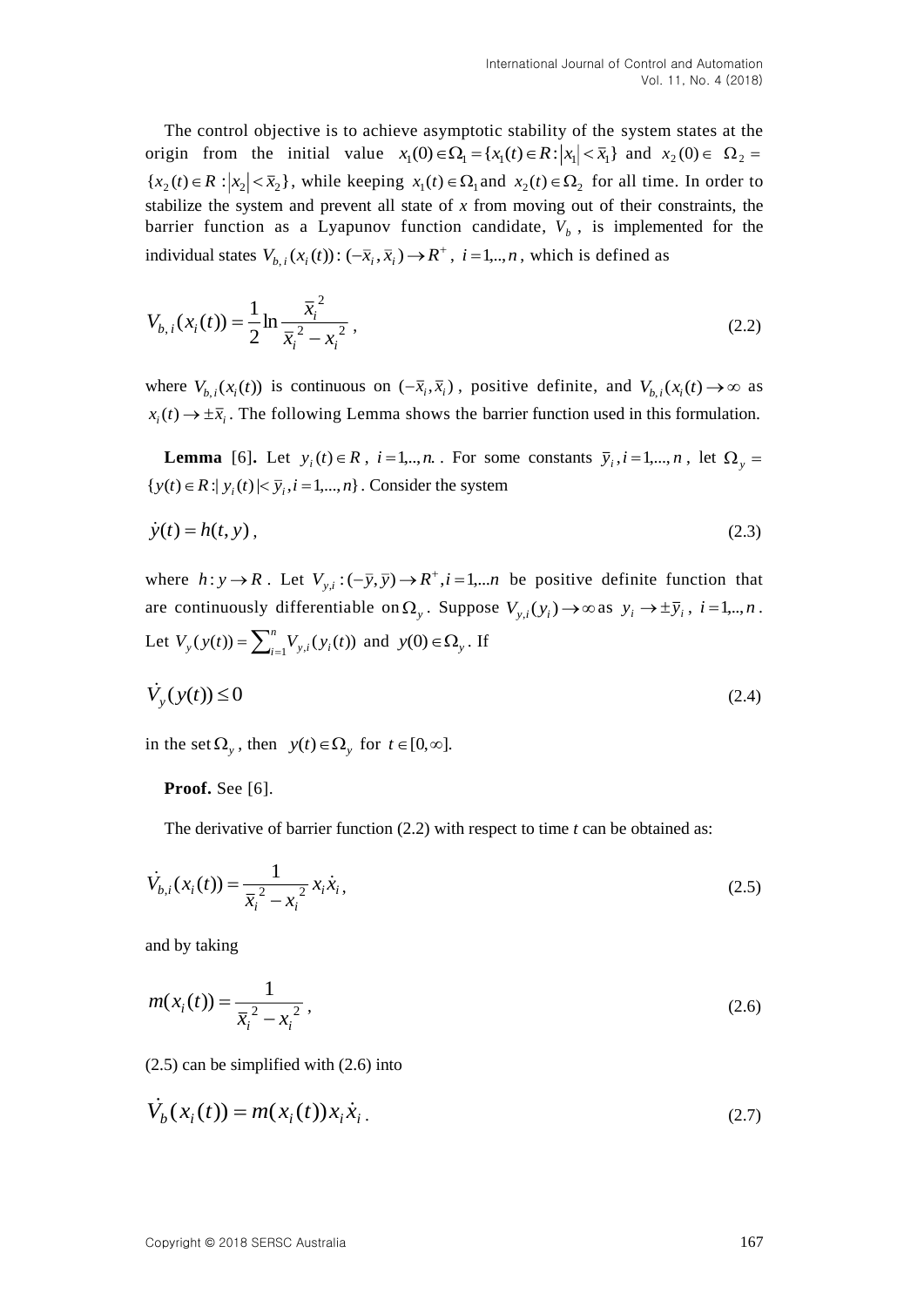International Journal of Control and Automation Vol. 11, No. 4 (2018)

In this paper, the goal is to stabilize the system as a whole using backstepping method. The method is applied firstly by designing a feedback function  $\phi(x_1, x_2)$  that stabilizes the systems  $x_1$  and  $x_2$ . Then, a control input  $u$  is derived via backstepping method. The steps are shown as the following:

*Step 1.* Suppose that the states  $x_1$  and  $x_2$  can be stabilized, a smooth state feedback control law  $g(x_1, x_2)x_3 = \phi(x_1, x_2)$ , where  $\phi(x_1, x_2)$  should be introduced. Then, the subsystems represented in  $\dot{x}_1$  and  $\dot{x}_2$  in (2.1) become

$$
\dot{x}_1 = f(x_1, x_2)x_2
$$
  
\n
$$
\dot{x}_2 = \phi(x_1, x_2).
$$
\n(2.8)

Since  $x_1$  and  $x_2$  are constrained, the BLF is chosen as

$$
V_1(x_1, x_2) = \frac{1}{2} \left( \ln \frac{\overline{x}_1^2}{\overline{x}_1^2 - x_1^2} + \ln \frac{\overline{x}_2^2}{\overline{x}_2^2 - x_2^2} \right)
$$
(2.9)

Subsequently, the derivative is as follows:

$$
\dot{V}_1(x_1, x_2) = m(x_1)x_1 x_1 + m(x_2)x_2 x_2
$$
  
=  $m(x_1)x_1 f(x)x_2 + m(x_2)x_2 \phi(x_1, x_2)$ . (2.10)

This BLF  $V_1(x_1, x_2)$  is known to be smooth and positive definite function, and the derivative  $V_1(x_1, x_2)$  satisfies the inequality:

$$
\dot{V}_1(x_1, x_2) < -W(x_2),
$$

where  $W$  is a positive function. By choosing

$$
\phi(x_1, x_2) = -\frac{m(x_1)}{m(x_2)} f(x) x_1 - x_2
$$
\n(2.11)

as feedback function for backstepping, it can be obtained that

$$
\dot{V}_1(x_1, x_2) = -m(x_2)x_2^2 \le 0.
$$
\n(2.12)

The time derivative in (2.12) is negative semi definite, in which  $V(x_1, x_2) = 0$  for  $x_2 = 0$ .  $x_1(t)$  and  $x_2(t)$  are the solutions of (2.8) starting from  $\Omega_1$  and  $\Omega_2$ , respectively, and  $\dot{V}(x_1, x_2) \le 0$  in both  $\Omega_1$  and  $\Omega_2$ . Since  $\dot{V}(x_1, x_2)$  is continuous on the compact set  $\Omega_1$  and  $\Omega_2$ , it stays in  $\Omega_1$  and  $\Omega_2$  as time goes to infinity as in the Lemma. Therefore,  $V(x_1, x_2)$  has a limit value as  $t \rightarrow \infty$ . Then, the Barbashin-Krasovskii's Theorem is used [11]. Let  $Q = \left[x_1(t), x_2(t)\right]^T \in \left[\Omega_1, \Omega_2\right]^T | V(x) = 0\right\}$  and there exists no solution that can stay identically in *S* other than the equilibrium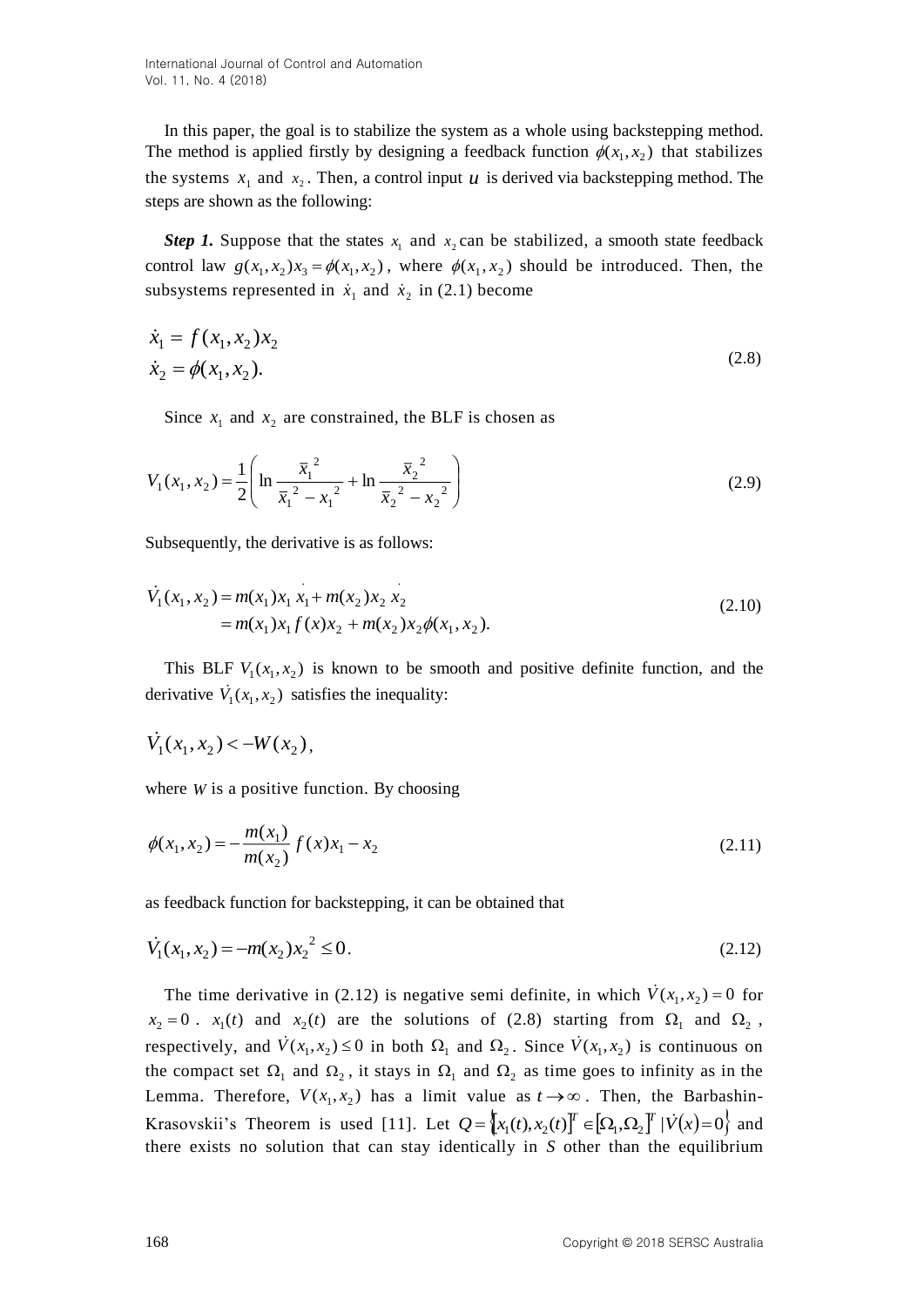points of system in (2.8). The set *Q* can be redefined as  $Q = \left[ x_1(t), x_2(t) \right]^T \in \left[ \Omega_1, \Omega_2 \right]^T \mid x_2(t) = 0$  because, if  $V_1(x_1, x_2) = 0$ , then  $m(x_2)x_2^2 = 0$  and, hence,  $x_2(t) = 0$ , since  $-\bar{x}_2 < x_2(t) < \bar{x}_2$ .

In consideration to system (2.8), it is also noted that if  $x_2(t) = 0$ , then  $\dot{x}_1(t) = 0$ , and hence  $x_1(t) = c$ , where *c* is a constant. This is possible because the presence of function  $f(x)$  in (2.8) contributes to the equilibrium point of  $x_1(t)$  as c. In other words, the only solution that can stay identically in *Q* is the trivial solution  $[x_1(t), x_2(t)]^T = [0, c]^T$ , where *c* and 0 are the equilibrium points of  $x_1(t)$ and  $x_2(t)$ , respectively. Thus, at the equilibrium point of  $[0, c]^T$  the system is asymptotically stable, and when  $f(x)$  contributes to the equilibrium point of  $x_1(t)$ as 0, then the origin of  $(x_1, x_2)$  is asymptotically stable.

*Step 2.* In the real condition,  $g(x_1, x_2)$ ,  $x_3$  and  $\phi(x_1, x_2)$  may not be equal. In order to return the expression of (2.8) into (2.1), an equivalent representation of  $\dot{x}_2$  is derived as

$$
\dot{x}_2 = \phi(x_1, x_2) + [g(x_1, x_2)x_3 - \phi(x_1, x_2)].
$$
\n(2.13)

Using Assumption 1,  $z_3$  as a variable form of equivalency can be introduced as

$$
z_3 = x_3 - \frac{\phi(x_1, x_2)}{g(x_1, x_2)}\tag{2.14}
$$

and its derivative with respect to *t* is as follows:

$$
\dot{z}_3 = \dot{x}_3 - \frac{\partial}{\partial t} \left[ \frac{\phi(x_1, x_2)}{g(x_1, x_2)} \right]
$$
  
=  $u - \frac{\partial}{\partial t} \left[ \frac{\phi(x_1, x_2)}{g(x_1, x_2)} \right].$  (2.15)

This change of state variables is crucial in stabilizing the entirety of the system with backstepping, such that the system becomes

$$
\dot{x}_1 = f(x_1, x_2)x_2 \n\dot{x}_2 = \phi(x_1, x_2) + g(x_1, x_2)z_3 \n\dot{z}_3 = u - \frac{\partial}{\partial t} \left[ \frac{\phi(x_1, x_2)}{g(x_1, x_2)} \right].
$$
\n(2.16)

To fulfil the equivalency role of  $z_3$  in (2.14), the value of  $z_3$  has to converge to the origin. Additionally, the constraint for variable  $z_3$  is not necessarily defined, so that the quadratic Lyapunov function can be used for  $z_3$ , in which such Lyapunov function  $V_2$  for the system  $x_1$ ,  $x_2$ , and  $z_3$  is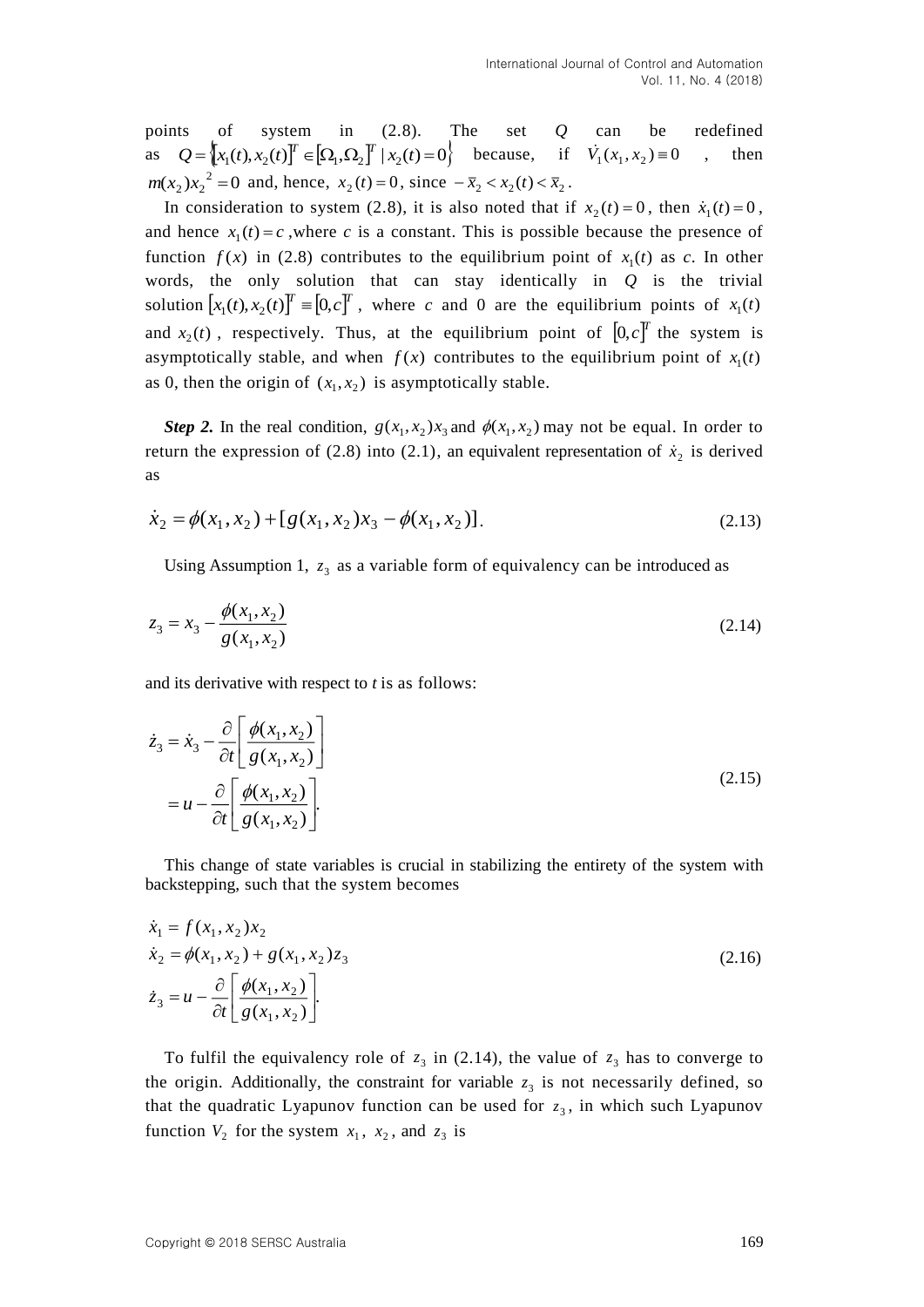International Journal of Control and Automation Vol. 11, No. 4 (2018)

$$
V_2(x_1, x_2, z_3) = \frac{1}{2} \ln \frac{\overline{x}_1^2}{\overline{x}_1^2 - x_1^2} + \frac{1}{2} \ln \frac{\overline{x}_2^2}{\overline{x}_2^2 - x_2^2} + \frac{1}{2} z_3^2,
$$
 (2.17)

where its derivative is defined as

$$
\dot{V}_2(x_1, x_2, z_3) = m(x_1)x_1x_1 + m(x_2)x_2x_2 + z_3\dot{z}_3
$$
\n
$$
= m(x_1)x_1f(x_1, x_2)x_2 + m(x_2)x_2\phi(x_1, x_2) + z_3[m(x_2)x_2g(x_1, x_2) + \dot{z}_3].
$$
\n(2.18)

By utilizing  $\phi(x_1, x_2)$  in (2.11) and  $\dot{z}_3$  in (2.16), (2.18) is reduced into

$$
\dot{V}_2(x_1, x_2, z_3) = -m(x_2) . x_2^2 + z_3 [m(x_2) x_2 g(x_1, x_2) + \dot{z}_3]
$$
  
= 
$$
-m(x_2) x_2^2 + z_3 \Bigg[ m(x_2) x_2 g(x_1, x_2) + u - \frac{\partial}{\partial t} \Bigg( \frac{\phi(x_1, x_2)}{g(x_1, x_2)} \Bigg) \Bigg].
$$
 (2.19)

Taking

$$
u = \frac{\partial}{\partial t} \left( \frac{\phi(x_1, x_2)}{g(x_1, x_2)} \right) - m(x_2) x_2 g(x_1, x_2) - z_3
$$
\n(2.20)

yields the derivative of *V<sup>2</sup>* as follows:

$$
\dot{V}_2(x_1, x_2, z_3) = -m(x_2)x_2^2 - z_3^2,
$$
\n(2.21)

 $V_2(x_1, x_2, x_3) = \frac{1}{2} \ln \frac{x_1 - x_2}{x_1 - x_2} + \frac{1}{2} \ln \frac{x_2 - x_3}{x_2 - x_2} + \frac{1}{2} \sum_{i} x_i^2$  (2.17)<br>
where its derivative is defined as<br>  $V_1(x_1, x_2, x_3) = m(x_1) \lambda_1 x_1 + m(x_1) x_2 \lambda_2 x_3 + x_4$ ;<br>  $P_2(x_1, x_2, x_3) = m(x_1) \lambda_1 x_1 + m(x$ which concludes that  $z_3$  goes to zero as well. This shows that the system  $(2.16)$ becomes equivalent with (2.8). Thus, the control law derived by using BLF and backsteping methods asymptotically stabilizes the system at  $[x_1(t), x_2(t), x_3(t)]^T \equiv [0, c, 0]^T$ , or at the origin when  $f(x)$  contributes to  $c = 0$ . The result is concluded in the following theorem:

**Theorem**. Consider the system (2.1) with Assumption 1, state-constraints  $|x_1| < \bar{x}_1$ ,  $x_2$  |  $\lt \bar{x}_2$ , and the initial values  $x_1(0) \in \Omega_1 = \{x_1(t) \in R : |x_1| \lt \bar{x}_1\}$ ,  $x_2(0) \in \Omega_2 = \{x_2(t) \in R\}$  $R: |x_2| < \bar{x}_2$ . Using the control law (2.20), the origin of  $[x_1(t), x_2(t), x_3(t)]^T \equiv [0,0,0]^T$ is asymptotically stable.

#### **3. Simulation Result**

In this section, a numerical study through simulation of a single-input third-order system is provided. A case of nonlinear system being considered is as the following:

$$
\begin{aligned}\n\dot{x}_1 &= x_1 x_2\\ \n\dot{x}_2 &= \frac{x_3}{2 + \sin(x_1)}\\ \n\dot{x}_3 &= u.\n\end{aligned} \tag{3.1}
$$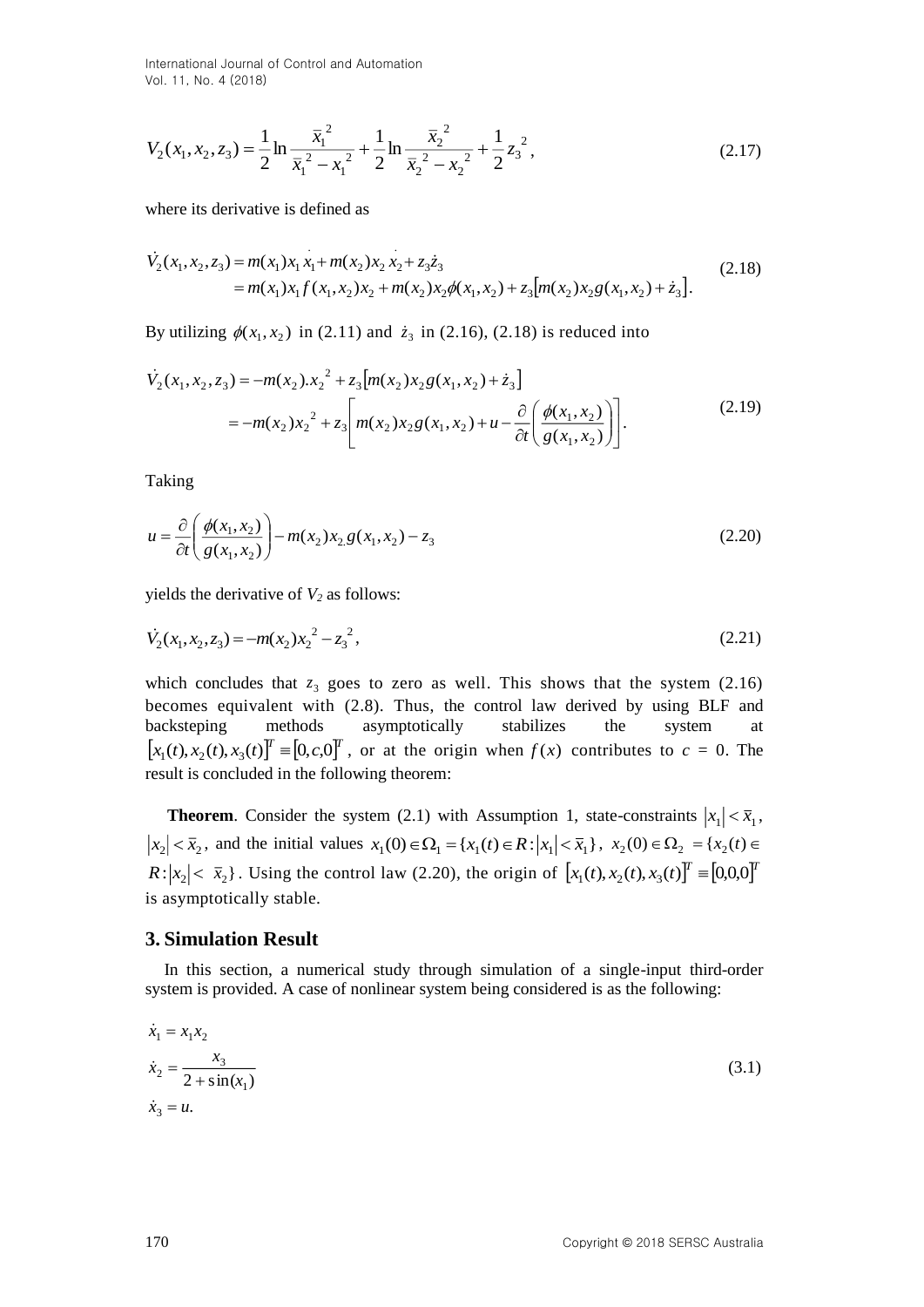By substituting  $2 + \sin(x_1)$ 3 *x x*  $\frac{x_3}{x_3+x_4}$  with  $\phi(x_1, x_2)$  as state feedback control law,

backstepping is performed. Then, a barrier Lyapunov function in (2.2) is used as the Lyapunov function candidate for system  $x_1$  and  $x_2$ . To stabilize the system, the time derivative of Lyapunov function is considered:

$$
\dot{V}_b(x_1, x_2) = m(x_1)x_1^2 x_2 + m(x_2)x_2 \phi(x_1, x_2).
$$
\n(3.2)

By designing feedback function  $\phi(x_1, x_2)$  as

$$
\phi(x_1, x_2) = -\frac{m(x_1)}{m(x_2)} x_1^2 - x_2, \tag{3.3}
$$

the time derivative of  $V_b$  becomes

$$
\dot{V}_b(x_1, x_2) = -m(x_2)x_2^2
$$
\n
$$
\leq 0,
$$
\n(3.4)

in the set of  $|x_1| < \overline{x}_1$  and  $|x_2| < \overline{x}_2$ .

Then, as in  $(2.13)$ ,  $z_3$  is defined as

$$
z_3 = x_3 - \phi(x_1, x_2) \sin(x_1), \tag{3.5}
$$

so that the time derivative of (2.14) can be given by the following equation:

$$
\dot{z}_3 = \dot{x}_3 - \frac{\partial}{\partial t} \left[ \phi(x_1, x_2) \sin(x_1) \right]
$$
  
=  $u - \left\{ \frac{\partial}{\partial x_1} \left[ \phi(x_1, x_2) \sin(x_1) \right] \dot{x}_1 + \frac{\partial}{\partial x_2} \left[ \phi(x_1, x_2) \sin(x_1) \right] \dot{x}_2 \right\}$  (3.6)

while the expression of  $\dot{x}_1$  and  $\dot{x}_2$  for (3.6) is taken from the transformed system as the following:

$$
\dot{x}_1 = x_1 x_2
$$
\n
$$
\dot{x}_2 = \phi(x_1, x_2) + \frac{x_3}{2 + \sin(x_1)} \cdot z_3
$$
\n
$$
\dot{z}_3 = u - \left\{ \frac{\partial}{\partial x_1} \left[ \phi(x_1, x_2) \sin(x_1) \right] \dot{x}_1 + \frac{\partial}{\partial x_2} \left[ \phi(x_1, x_2) \sin(x_1) \right] \dot{x}_2 \right\}.
$$
\n(3.7)

By using the Lyapunov function in (2.17) and the differential equation (3.7), let the input function be designed as

$$
u = \left\{ \frac{\partial}{\partial x_1} \left[ \phi(x_1, x_2) \sin(x_1) \right] \dot{x}_1 + \frac{\partial}{\partial x_2} \left[ \phi(x_1, x_2) \sin(x_1) \right] \dot{x}_2 \right\} - m(x_2) x_2 g(x) - z_3,
$$
 (3.8)

which vields the Lyapunov function's time derivative as in  $(2.21)$ .

The performance of the designed control law for the system in (3.1) is then observed in the phase portrait in Figure 1. The constraints  $\bar{x}_1$  and  $\bar{x}_2$  are set to be 1.00. The trajectories of  $x_1(t)$  and  $x_2(t)$  converge to the origin without violating the constraints because the system (3.1) has  $f(x) = x_1$ , which provides the system with an equilibrium point  $x_1 = 0$ . Hence, the system is asymptotically stable at the origin. Figure 2 shows the trajectories of  $x_1(t)$  and  $x_2(t)$  of the system (3.1) with respect to *t*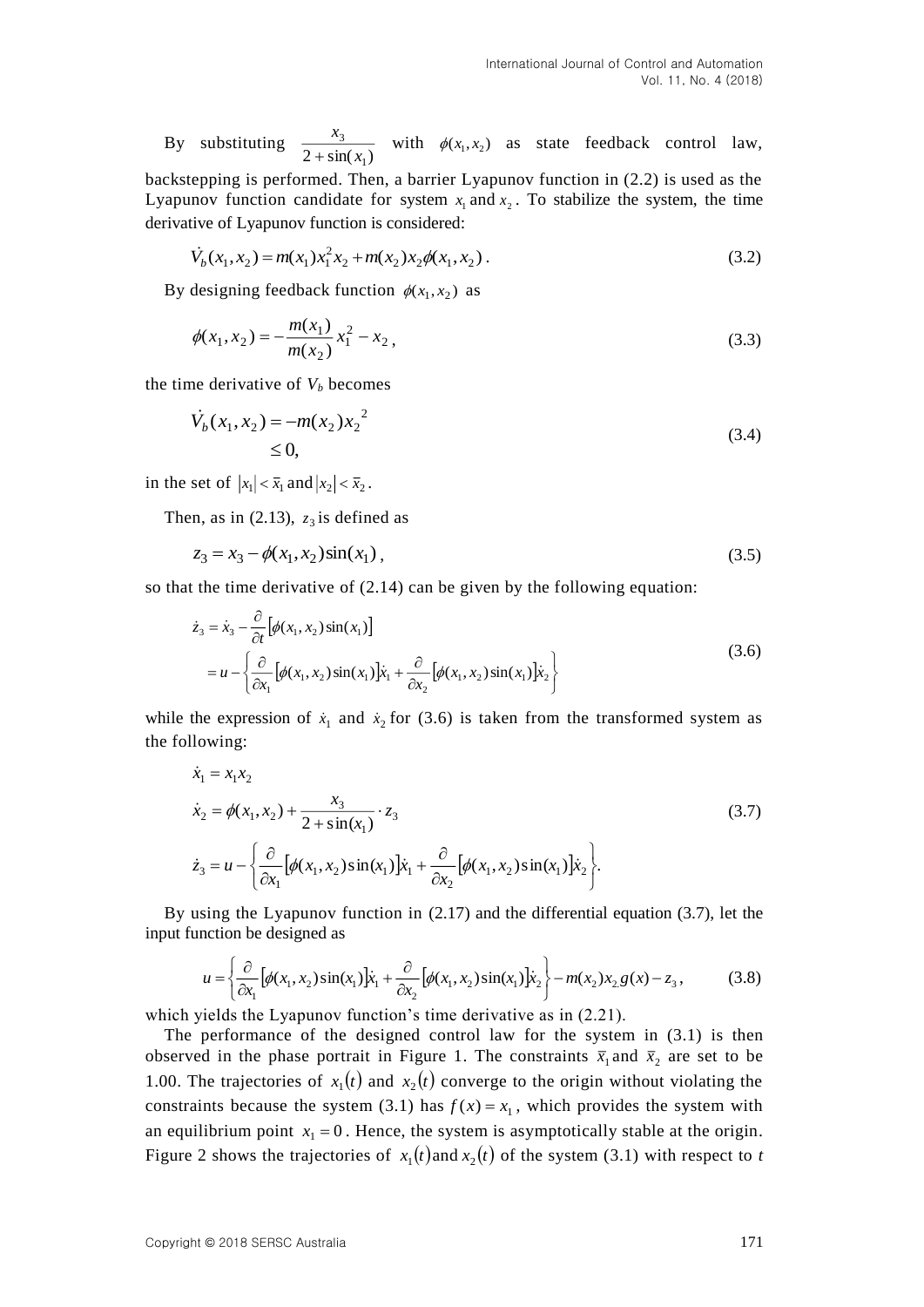when the designed control input (3.8) is used. While  $\bar{x}_1$  and  $\bar{x}_2$  are set to be 1.00, the initial conditions are chosen to be near the constraints, namely  $x_1(0) = x_2(0) = 0.95$ and  $x_3(t) = 0.00$ . From the Figure 2, the BLF prevents both variables  $x_1(t)$  and  $x_2(t)$  to violate the individual constraints. The control input is shown in Figure 3.



Figure 1. Phase Portraits of States  $x_1(t)$  and  $x_2(t)$  of the System (3.1) using Control Law (3.8) with Constraints  $\overline{x}_1 = \overline{x}_2 = 1.00$ 



Figure 2. Trajectories of  $x_1(t)$  and  $x_2(t)$  of the System (3.1) using Control **Law (3.8) with Initial Conditions**  $x_1(0) = x_2(0) = 0.95$  and  $x_3(0) = 0$ , the **Constraints**  $\overline{x}_1 = \overline{x}_2 = 1.00$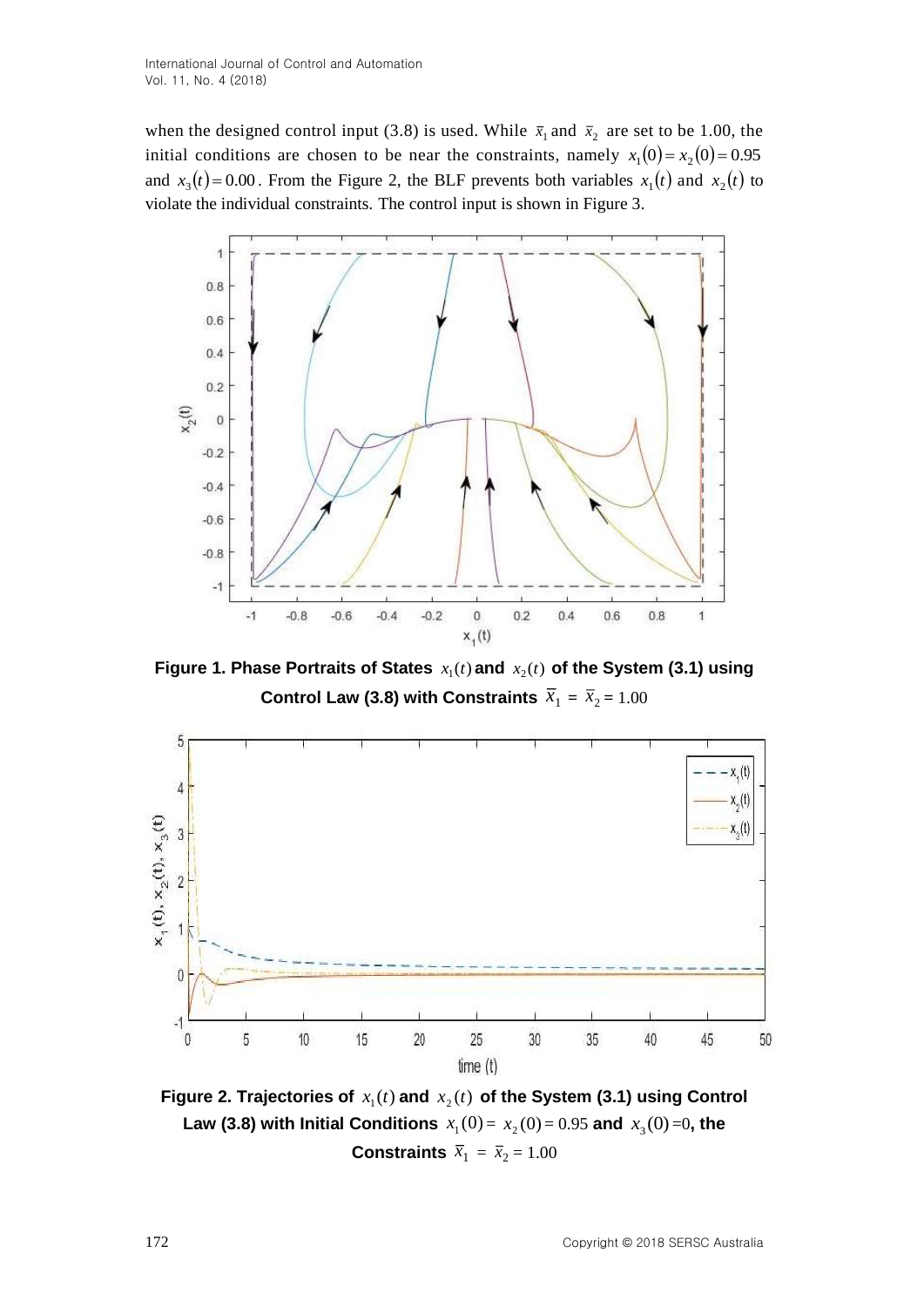

**Figure 3. Control Input Used in Simulation Depicted in Figure 2**

### **4. Conclusion**

This paper has addressed the problem of stability in state-constrained nonlinear dynamic system by designing the control law using the barrier function as a Lyapunov function candidate and the backstepping method. The barrier-function-based control has been utilized to stabilize each of the subsystems, in which the states have been constrained within certain values. Then, the backstepping method has also been applied to obtain the control law for the whole system from the stabilized subsystem. The combination of the barrier-function-based method and the backstepping method has provided the direct control design for a constrained nonlinear system recursively. The simulation has, thus, proved that the states have been in asymptotically stable condition at the origin while not violating their respective given constraints.

## **Acknowledgement**

This work was supported by a fundamental research grant from KEMENRISTEK-DIKTI (Indonesian Ministry of Research, Technology and Higher Education).

## **References**

- [1] C. B. Regaya, F. Farhani, A. Zaafouri and A. Chaari, "A Novel Adaptive Control Method for Induction Motor Based on Backstepping Approach using dSpace DS 1104 Control Board", Mechanical System and Signal Processing, vol. 100, **(2017)**, pp. 466-481.
- [2] A. Widyotriatmo and K.-S. Hong, "Switching Algorithm for Robust Configuration Control of a Wheeled Vehicle", Control Engineering Practice, vol. 20, no. 3, **(2012)**, pp. 315-325.
- [3] R. Mlayeh, S. Toumi, and L. Beji, "Backstepping Boundary Observer Based-Control for Hyperbolic PDE in Rotary Drilling System", Applied Mathematics and Computation, vol. 322, **(2017)**, pp. 66-78.
- [4] D. Q. Mayne and J. B. Rawlings, C. V. Rao, and P. O. M. Scokaert, "Constrained Model Predictive Control: Stability and Optimality", Automatica, vol. 36, no. 6, **(2000)**, pp. 789-814.
- [5] P. Mhaskar, N. H. El-Farra, and P. D. Christofides, "Stabilization of Nonlinear System with State and Control Constraints using Lyapunov-based Predictive Control", American Control Coference, Oregon, USA, **(2005)** June 8-10.
- [6] A. Widyotriatmo and K.-S. Hong, "Asymptotic Stabilization of Nonlinear System with State Constraints", International Journal of Applied Mathematics and Statistics, vol. 53, No. 3, **(2015)**, pp. 10- 23.
- [7] A. Widyotriatmo and K.-S. Hong, "Navigation Function-Based Control of Multiple Wheeled Vehicles", IEEE Transaction on Industrial Electronics, vol. 58, no. 5, **(2011)**, pp 1896-1906.
- [8] K. B. Ngo, R. Mahony and Z.-P. Jiang, "Integrator Backstepping Functions for Systems with Multiple State Constraints", Proceedings of the 44th IEEE Conference on Decision and Control, Seville, Spain **(2005)** December 15-15.
- [9] M. Krstic, A. A. Siranosian, A. Smyshlyaev and M. Bement, "Backstepping Boundary Controllers and Observers for the Slender Timoshenko Beam: Part II---Stability and Simulations", 45th IEEE Conference on Decision and Control, California, USA, **(2006)** December 13-15.